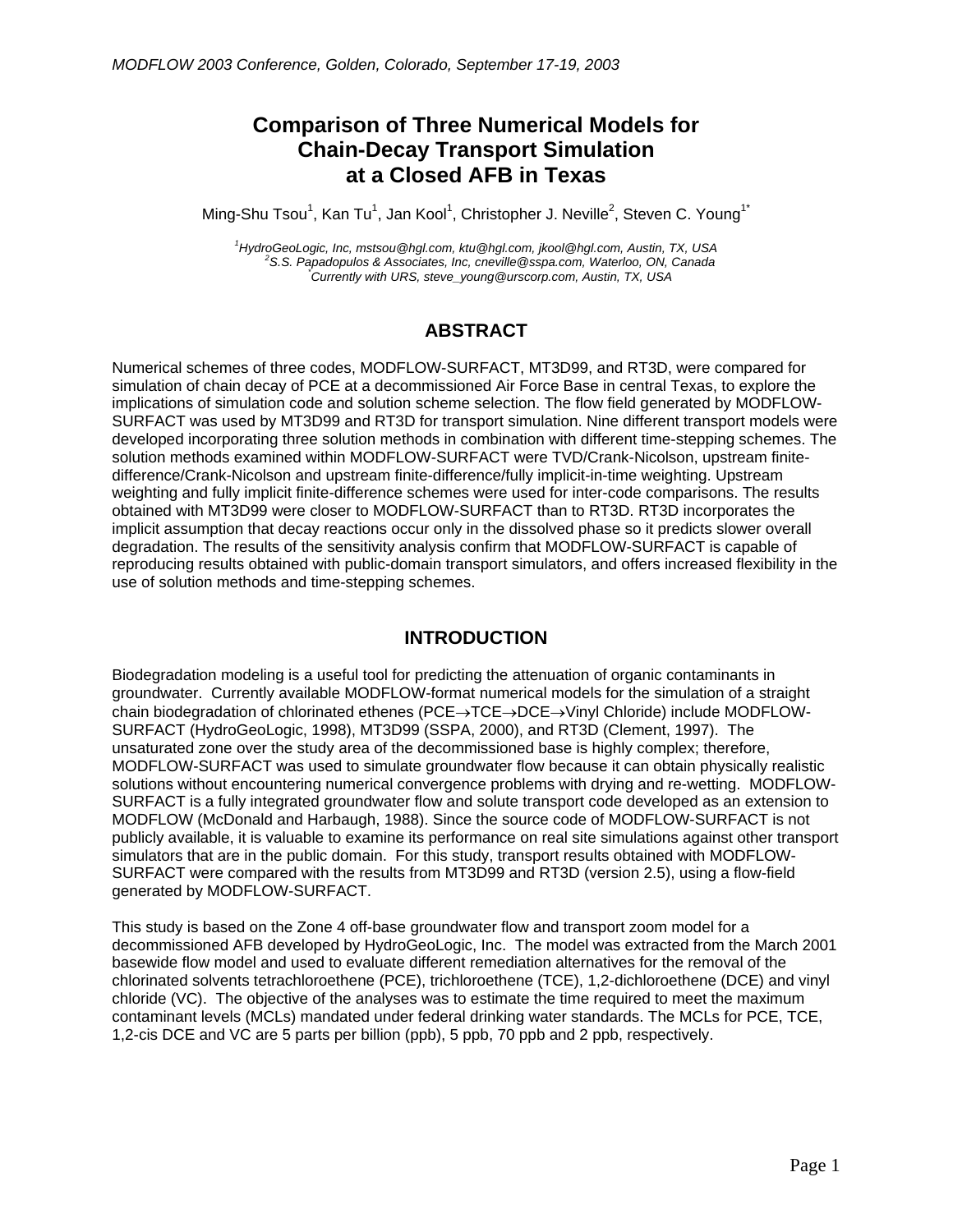#### **PROBLEM DESCRIPTION**

Figure 1 displays the numerical grid for the zoom model overlain on the basewide flow model. The surface area of the zoom model is approximately 28.6 square miles. The zoom model has a minimum grid spacing of 50 feet, occurring in the vicinity of the remediation system (pumping wells) and consists of 220 rows and 241 columns in each of 4 model layers. A period of 15 years is considered in the transport simulations.



**Figure 1. Numerical Grid of Zone 4 Off-Base Zoom Model Embedded within the March-2001 Basewide Model.** 

Prior to conducting simulations with MT3D99 and RT3D, several simulations were conducted with the various transport options within MODFLOW-SURFACT to better understand the factors controlling model performance. For spatial discretization of the advection term, upstream weighting, midpoint weighting, or the Total Variation Diminishing (TVD) method may be used. These schemes behave as follows: upstream weighting schemes tend to disperse sharp advective concentration fronts; midpoint weighting may create unphysical oscillations; and recently developed TVD schemes provide improvements to both problems but are computationally more demanding.

For the temporal discretization of the transport equations, explicit, Crank-Nicolson (also called centeredin-time weighting) and implicit schemes can be used. Explicit time-weighting schemes are subject to stringent stability criterion that must be satisfied to ensure stable solutions. Although both Crank-Nicolson and fully implicit schemes are not constrained by stability criteria, the selection of time-step size may affect the accuracy of the simulations.

In the current evaluation, TVD and upstream weighting schemes were selected for spatial discretization, and Crank-Nicolson and fully implicit schemes were chosen for temporal discretization. Nine different transport models were developed incorporating three solution methods in combination with time-step sizes of 2, 20, and 200 days. The solution methods examined were TVD/Crank-Nicolson, upstream finitedifference/Crank-Nicolson and upstream finite-difference/fully implicit-in-time weighting.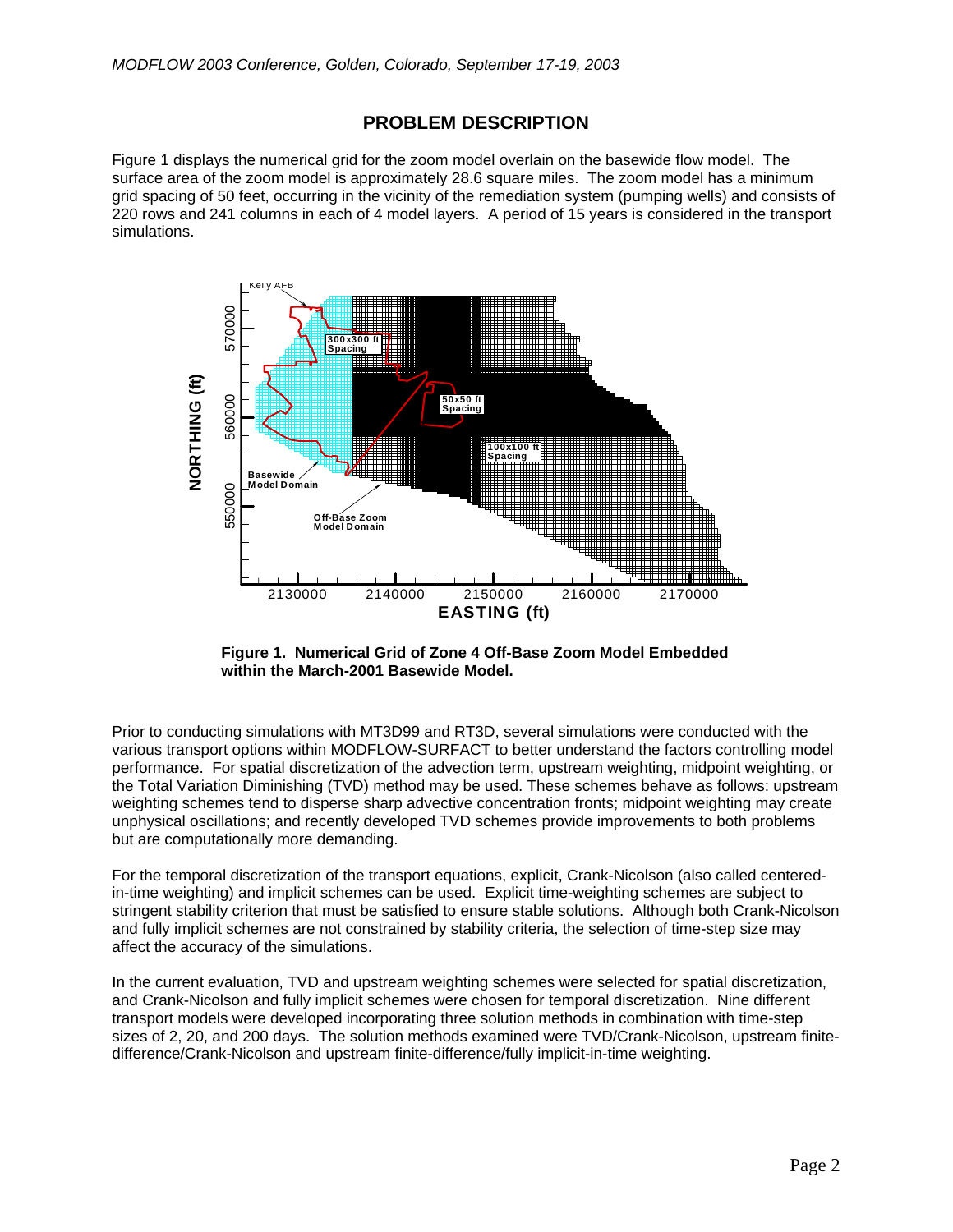According to Zheng and Bennett (2002), the combination of TVD and Crank-Nicolson weighting is reportedly the most accurate available. The results obtained with MODFLOW-SURFACT using a time step size of 20 days were used as the benchmark against which the results with different solution schemes were compared. For inter-code comparisons, the TVD scheme implemented in MT3DMS (Zheng and Wang, 1999) and its successors MT3D99 and RT3D was not selected because it is based on explicit-in-time weighting with associated stability constraints which were severely limiting. In this study, the maximum allowable transport step was 6.0E-4 days. This small time-step size precluded feasible simulations with the MT3D99 TVD solution option. Although MT3D99 also offers the user an option to over-ride the automatic setting of transport time-step sizes for the TVD scheme, the simulations collapsed completely due to instability when time step sizes of 5 and 10 days were specified. The Eulerian-Lagrangian methods of MT3D99 were also not selected for this study because of excessive simulation times. Therefore, only the upstream weighting scheme for spatial discretization with fully implicit temporal discretization was used.

The simulation results for all cases examined were evaluated based on the reduction of contaminant area and total mass where the solvent compounds were above MCLs. As shown in Figure 2, the results obtained with upstream/Crank-Nicolson and upstream/fully implicit time weighting are close to those obtained from TVD/Crank-Nicolson. The results also demonstrate that a larger time-step size of 200 days also yields acceptable results for this study.



**Figure 2. Transport Parameter Sensitivity for Pumping Condition: Predicted Evolution of Total Mass of PCE, TCE and VC Above MCLs for Different Schemes and Transport Step Sizes**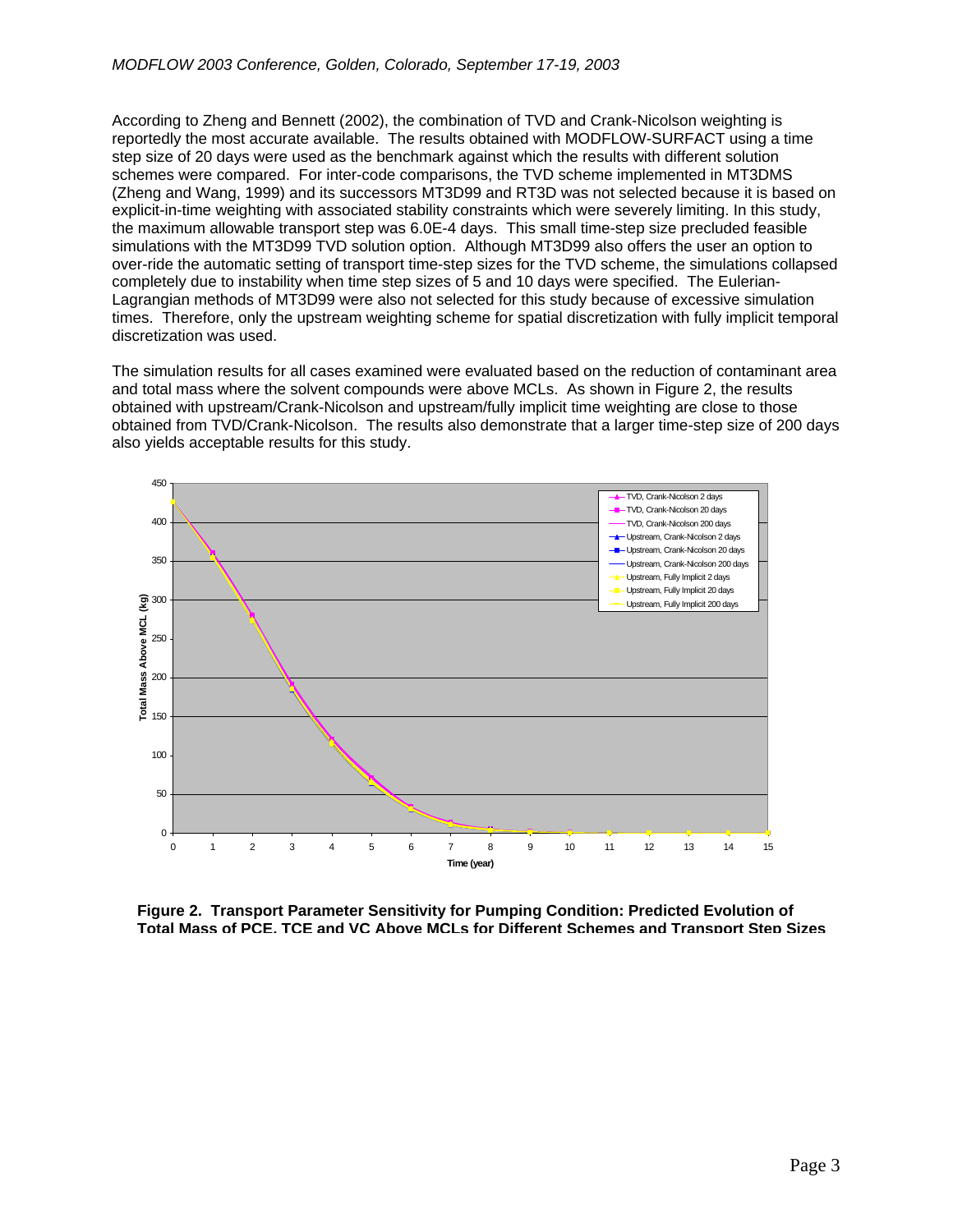TCE concentration distributions calculated after 5 years with the three simulation codes are shown in Figures 3a-c. The contours of dissolved phase concentrations calculated with the three codes are very similar. The estimated times required to achieve clean up are also similar. The plumes above MCLs for PCE, TCE, DCE, and VC become negligible after 9 years.



**Figures 3a, 3b, and 3c. Model Comparison: Simulated TCE Contours for Pumping at 5 Years from, a) MODFLOW SURFACT b) MT3D99 and c) RT3D.** 

The total masses of PCE, TCE, and VC remaining in the dissolved and sorbed phases are shown in Figure 4. The MT3D99 results agree closely with MODFLOW-SURFACT. The RT3D results suggest slightly higher mass in the system; the higher mass persists also at later times, i.e., greater than 10 years. The reason for this difference is that RT3D assumes that degradation reactions along a decay chain occur only in the dissolved phase (Clement, 1997). At this site, it is more likely that decay reactions occur at the same rate in the dissolved and sorbed phases, and this can be accommodated by MODFLOW-SURFACT and RT3D. The effect of this assumption in the RT3D results is that the solvent plumes are predicted to persist slightly longer.



**Figure 4. Model Comparison for Pumping Condition: Predicted Evolution of Total Mass of PCE, TCE and VC Above MCLs for Different Models.**